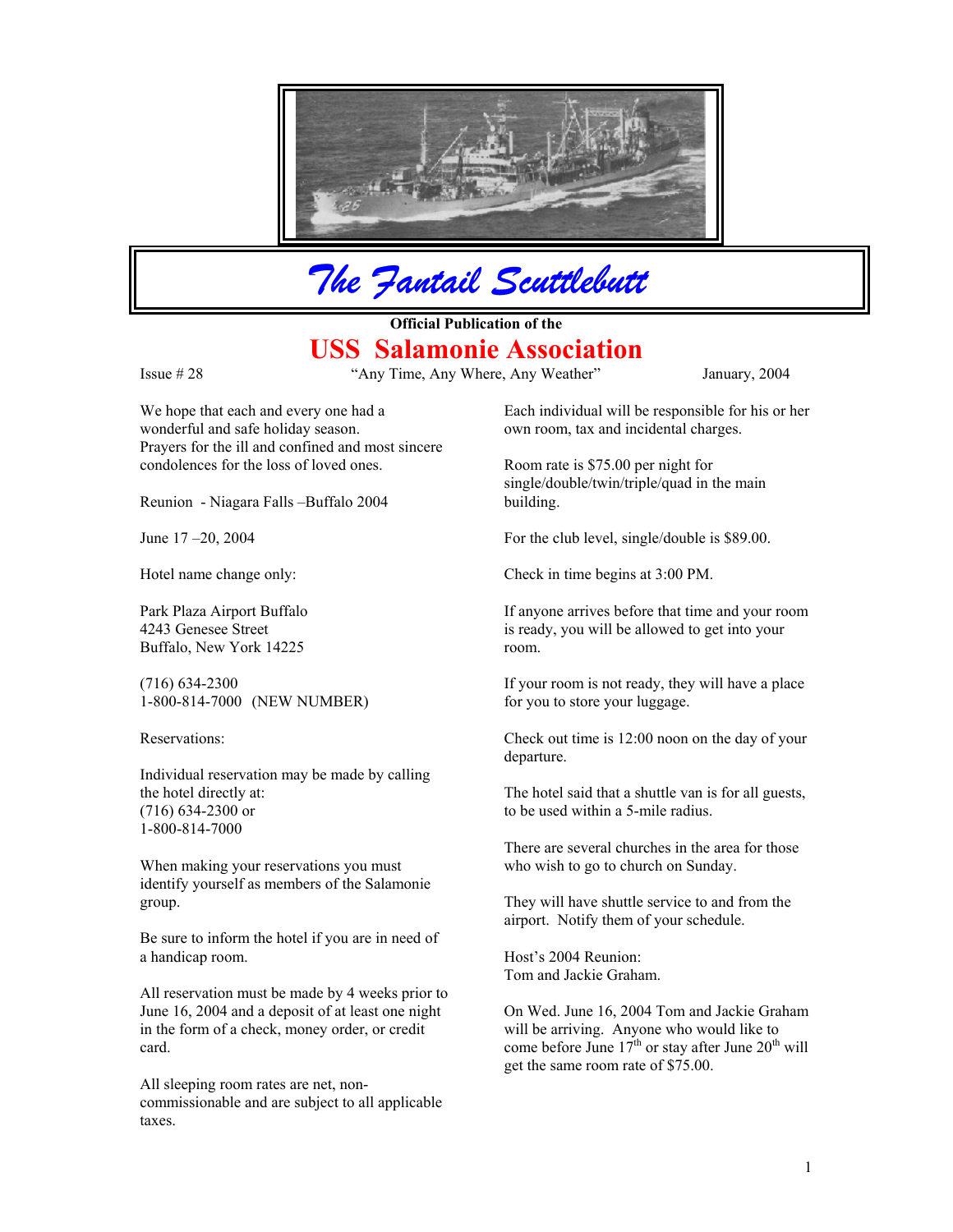Send all Banquet and tour checks to:

Enfield, CT. 06082

Reunion Itinerary:

NIAGARA FALLS TOUR us. FRIDAY: JUNE 18, 2004 Lunch will be served on the fantail of the USS

Note: Passengers are responsible for having with then proper documentation when crossing and Internal Border.

Certificate along with picture I.D. "OR" a passport. (Outdated accepted) DMS cannot be responsible for any passenger denied entry at the Border.

"NO" refunds will be issued.

After crossing into Canada via one of our International Bridges, we drive along the flowerlined streets of Queen Victoria Park, bordering the Niagara Gorge. A stop at the brink of the Horseshoe Falls with time on your own to take pictures, stroll the area, visit the Gift Shop or have lunch. (Cost on your own)

Continue sightseeing: Niagara Green House, Sir Henry Oakes Garden Theater, Spanish Aero Car, Queens land Heights Park, Clifton Hill, Casino Niagara, School of Horticulture and the world famous Floral Clock.

Take time for a cruise in the Maid of the Mist. banquet tickets. (Cost on your own) Your tour guide will assist you. Tickets are \$35.00 per person.

Enjoy dinner overlooking the falls in the Penthouse of the Sheraton Hotel.

Tour includes: Deluxe motor Coach, buffet will be set up in the café. Sightseeing, Dinner, Tolls, Parking and Professional Tour Guide. Each guest should wear their name badge to

Options Available: Maid of the Mist Cruise, Journey Behind the Falls, Niagara Parks Botanical Gardens.

TOUR TIME: 6 Hours – Cost \$59.00 p.p.

TOURS: SATURDAY: JUNE 19, 2004

Naval & Military Park and Buffalo City Tour. Mr. Tom Graham The Buffalo naval Park is the largest inland park 11 Wood Drive of its type in the nation.

(860) 698-9911 Tour the USS Little Rock, The USS Sullivans, and the WWII USS Croaker submarine.

There will also be a short wreath ceremony for

Little Rock.

Take time to visit the museum that includes uniforms and memorabilia along with two rooms depicting the Korean War Veterans and All U.S. citizens must have either Birth individuals that served on destroyer escorts.

> A driving tour of the City of Buffalo features famous architectural and historical sites.

If time allows, we will visit the world famous Return will be the passenger's responsibility and "Our Lady of Victory Basilica National Shrine".

> Tours includes: Deluxe Motor Coach, naval park Entrance Fee, Lunch, City Tour and licensed Tour Guide.

Tour time: 6 hours – Cost \$47.00 p.p.

Banquet Menu – Saturday night - 06-19-2004

Choice of Broiled Fish Roast Prime Rib of Beef And a combination sliced Filet Mignon & Stuffed Chicken Breast.

If anyone wishes a vegetarian plate they need to specify when they send in the money for the

A hospitality room will be made available for us.

Continental breakfast Buffet and Full breakfast

receive 20% off the standard rates at that time.

We have to have the banquet money in to the hotel by 10 days prior to our arrival.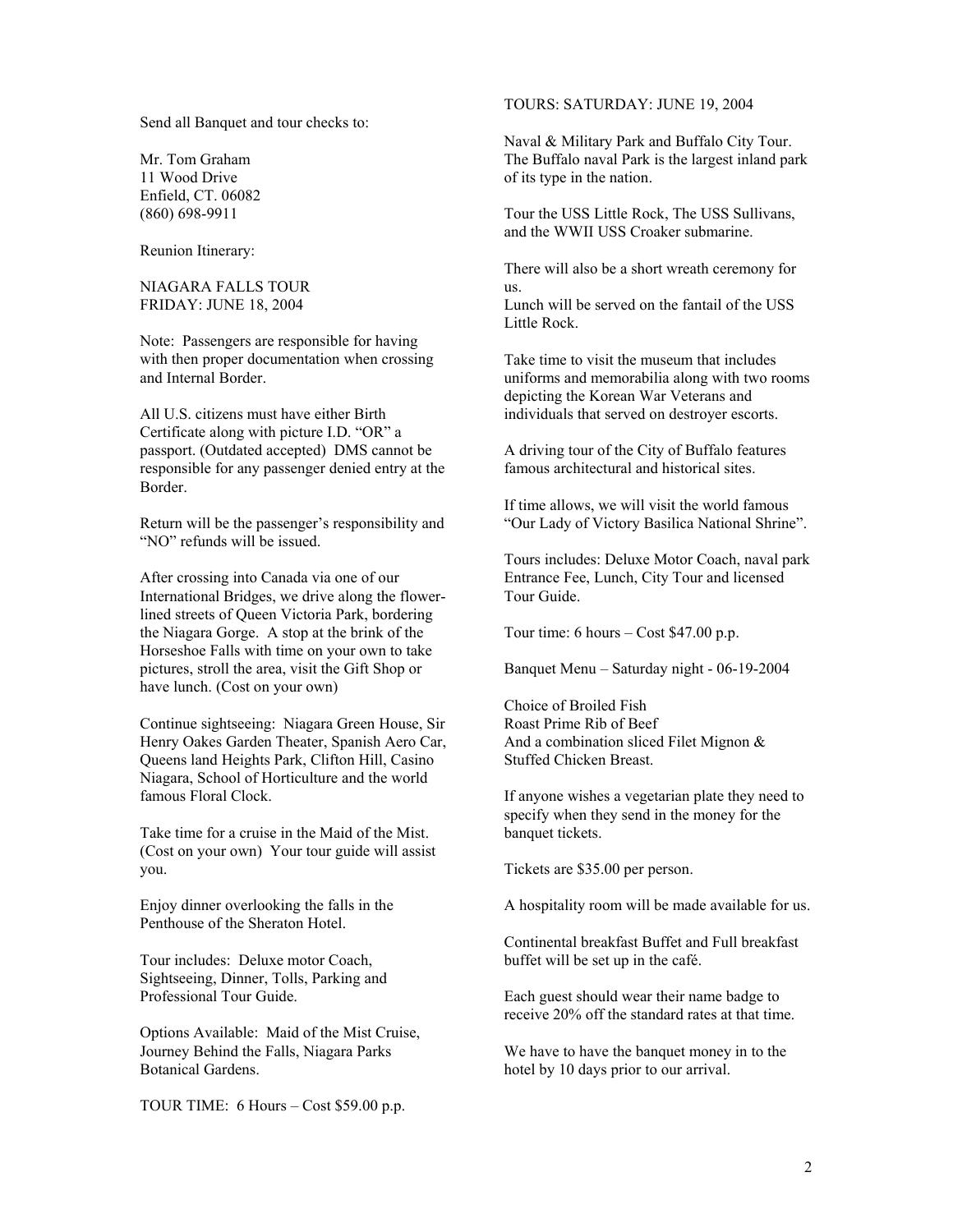Again, send banquet and tour checks to Tom Graham as soon as possible.

They will do the album for us. They are the same one's who did our Dayton Album.

Your 2004 dues are now due.<br>Dues are from 01/01/04 to 12/31/04. \$20.00 for the year. holder for your vehicles.

We have a new dues card for this year. Please remit your dues to Tom Keske.

TOM KESKE  $771$   $127$ <sup>TH</sup> AV, NE.

BLAINE, MN. 55434-3185

Treasurers Report:

All bills paid. No outstanding bills. All funds combined Balance 01/09/04 \$3677.32 (This mailing expense has not been totaled yet)

## CARE PACKAGES (TROOPS)

The Red Hat Ladies of Warren, Indiana are still sending 4 care packages a month to our troops in harms way. (Iraq)

The Salamonie Association has previously made a donation to help with the expense of the postage, and would like to continue with this worthy endeavor.

Thank you to the individuals that have voluntarily contributed and if any one else would like to contribute, they may send their money to me and I will forward it to the lady in charge. Ms: Lilly Nutter is the Grand Dame in charge of this project.

New: Shoulder Patch:

John Moliere has donated at his expense the Official Shoulder patch like we wore on our uniforms. "USS SALAMONIE" Event Photography: The patch is  $4\frac{3}{4} \times 5/8$  long The patch is \$3.00 ppd and can be ordered from me. The money from these patches has been earmarked for postage for our troops care packages. DUES: Patch can be viewed at Salamonie Web Site. "THANK YOU JOHN MOLIERE"

I was also able to obtain a real nice license plate It reads across the top our saying: Life Membership:  $\Delta n_y$  any time, Any Weather, Any Where Age 70-74 \$80.00 And in big letters on the bottom. Age 75-79 \$60.00 "USS SALAMONIE AO-26" Age 80-84 \$40.00 I obtained 20 and can get more if needed. Age 85–UP FREE They are \$10.00 ppd apiece and can be ordered thru me.

| Ship's Stores:                    |      |                                                                                                        |  |
|-----------------------------------|------|--------------------------------------------------------------------------------------------------------|--|
| Book (Memories of ole Sal)<br>Hat |      | \$20.00 ppd<br>\$12.00 ppd<br>\$12.00 ppd<br>$$12.00$ ppd<br>\$10.00 ppd<br>\$ 5.00 ppd<br>\$ 3.00 ppd |  |
|                                   |      |                                                                                                        |  |
| Lapel Pin                         |      |                                                                                                        |  |
| License Plate Holder              |      |                                                                                                        |  |
| <b>Bumper Sticker</b>             |      |                                                                                                        |  |
| Shoulder patch                    |      |                                                                                                        |  |
| Honor Roll:                       |      |                                                                                                        |  |
| Brian Carter Hume                 | LTJG | 58-61                                                                                                  |  |
| Mac. A. Cunningham                | BT3  | 59-62                                                                                                  |  |
| George C. Pappas                  | YN3. | 43-46                                                                                                  |  |
| Roger (Tom) Holton                | SN.  | 46-48                                                                                                  |  |
| Richard Kelderhouse               | ?    | ?                                                                                                      |  |
| $Woloomo$ Aboard                  |      |                                                                                                        |  |

| SN.         | 59    |
|-------------|-------|
| <b>BMSN</b> | 56-58 |
| <b>FCSN</b> | 47-48 |
|             |       |

Once again several Crewmembers have moved and left no forwarding address. Please notify me of any address changes. Paul Pollara, (FL), John Morrill (NY), Robert Swartout (VA), Gus Danis (NY) (WHERE ARE YOU NOW?)

There is a new Tankers Association that has been formed and they are going to have their first reunion in Branson, MO. in September. More to follow in the next newsletter.

## WEB SITE:

[WWW.SALAMONIE.HOMESTEAD.COM](http://www.salamonie.homestead.com/)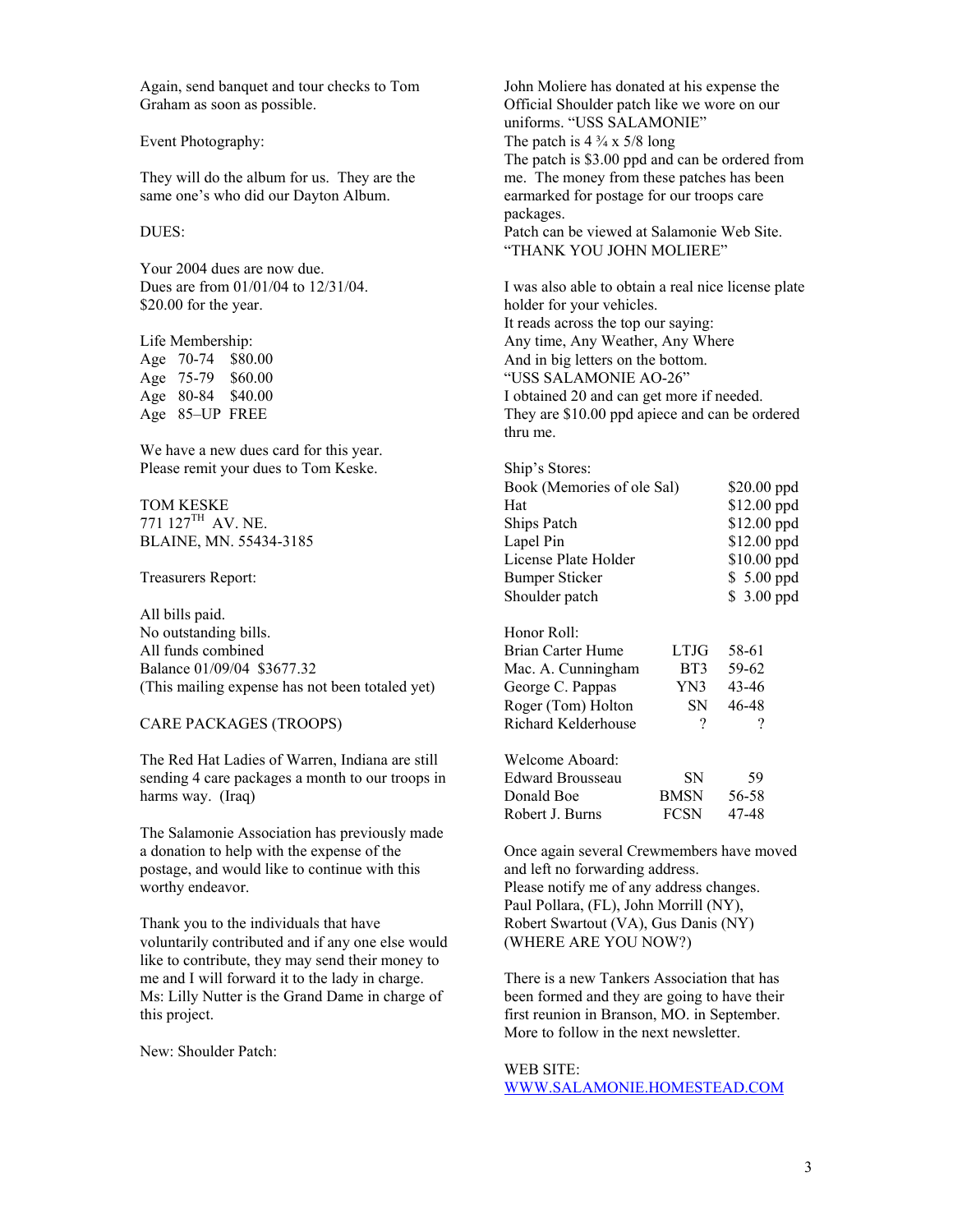Tom Applegate has added two new links to the web site that is of great interest to all.

One link is to the web page for Salamonie Service Ribbons.

The other link is about veterans digest and is very informative to all hands.

Tom has done a lot of work on our web site and is to be commended for all his fine work.

Without him, we would not be where we are today. Thanks Tom.

John Moliere QM3, 1962 John has been a faithful and loyal supporter of the Salamonie over my short tenure and has helped us out in several ways.

John was most recently appointed to a very prestigious appointment.

PRESS RELEASE- For Immediate Release: Please send to me or contact me. Moliere Named to Board of the Association for Disabled Veterans. February 1, 2004 will be our one-year

Effective November 13, 2003, John P. Moliere was appointed to the Board of Advisors for the Association for Service Disabled Veterans.

John Lopez, Chairman of the Board for the ASDV states, "For his considerable experience and expertise in veterans matters, his practical entrepreneurial experience in the federal procurement process and the on-going tireless effort that Mr. Moliere has demonstrated working on behalf of veterans everywhere, especially shepherding H.R. 1460 on both sides of CAPITOL HILL while meeting the needs of his family, business and home American Legion Post 295 in Middleburg, Virginia where he is the current Commander, it is my extreme pleasure to welcome John to our Board"

Mr. Moliere is a service connected disabled Vietnam-era Navy Veteran small business owner. John D. Lichoff

He holds a B.S. in Computer Science from Boston University, which he earned on the G.I. Bill and has done graduate work at the University of Virginia.

Congratulations John from the USS Salamonie

New Life Members:

Varge Wagner, Linwood Giddeons, William Merrow, Edward Ermak, Elbert Neely, James VanAirsdale, Lon Fugate, Jack Kaufman, Dick Jones, Edward V. Cincotta. (Honorary - Mrs. Ellen (James) Thomas)

Salamonie Museum at the Knight-Bergman Civic Center in Warren, Indiana.

According to Ms: Marilyn Morrison, The work is progressing very well for our room.

Special Accolades: They have hired an outside contractor to complete the needed work.

> We hope to be able to go back to Warren sometime late in March for the dedication and deliver some more items for the museum.

We are in need of any and all items that you might want to donate to the museum.

anniversary on the meeting with the committee for the museum for the USS Salamonie at Warren, Indiana.

Medical report:

Wilburn Pulliam is in a home recuperating from injuries. Please send him a get-well card.

Wilburn Pulliam 745 Lucas St. Scottsburg, IN. 47170-1427

Carl Seiberlich and Raleigh Masters, both had surgery and are recuperating at home.

Robert McCall is doing better and at home.

Gordon Cook is recuperating at home.

14 Morley Drive Norwalk, Ohio 44857-1909 (419) 668-8666 JLICHOFF@neo.rr.com